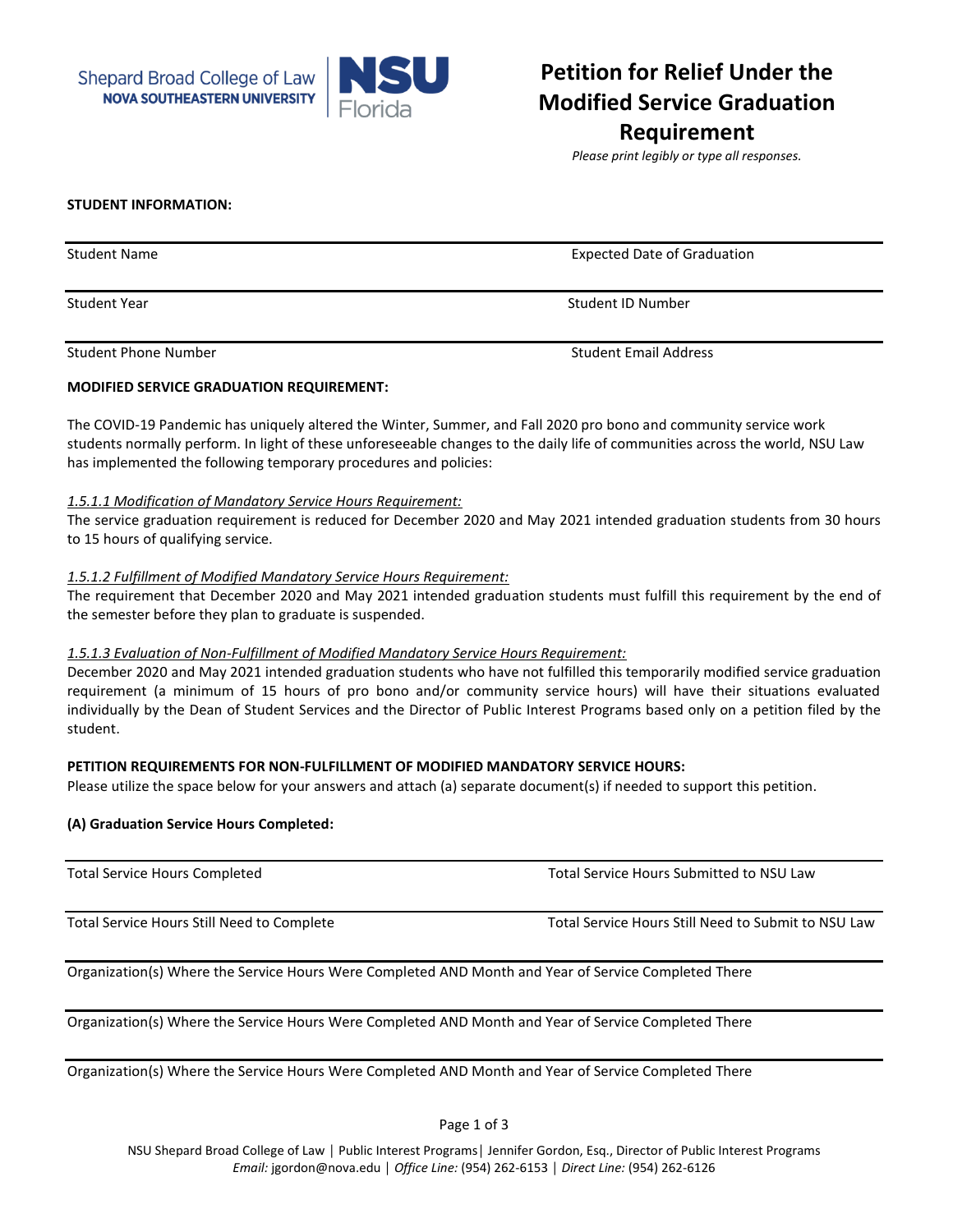## **(B) Please explain why you believe you will not be able to fulfill your graduation service requirement.**

Please utilize the space below for your answer and be sure to include any established relationship volunteering with (a) community partner(s), and any plans you may have had to complete service that was disrupted.

NSU Shepard Broad College of Law │ Public Interest Programs│ Jennifer Gordon, Esq., Director of Public Interest Programs *Email:* jgordon@nova.edu │ *Office Line:* (954) 262-6153 │ *Direct Line:* (954) 262-6126